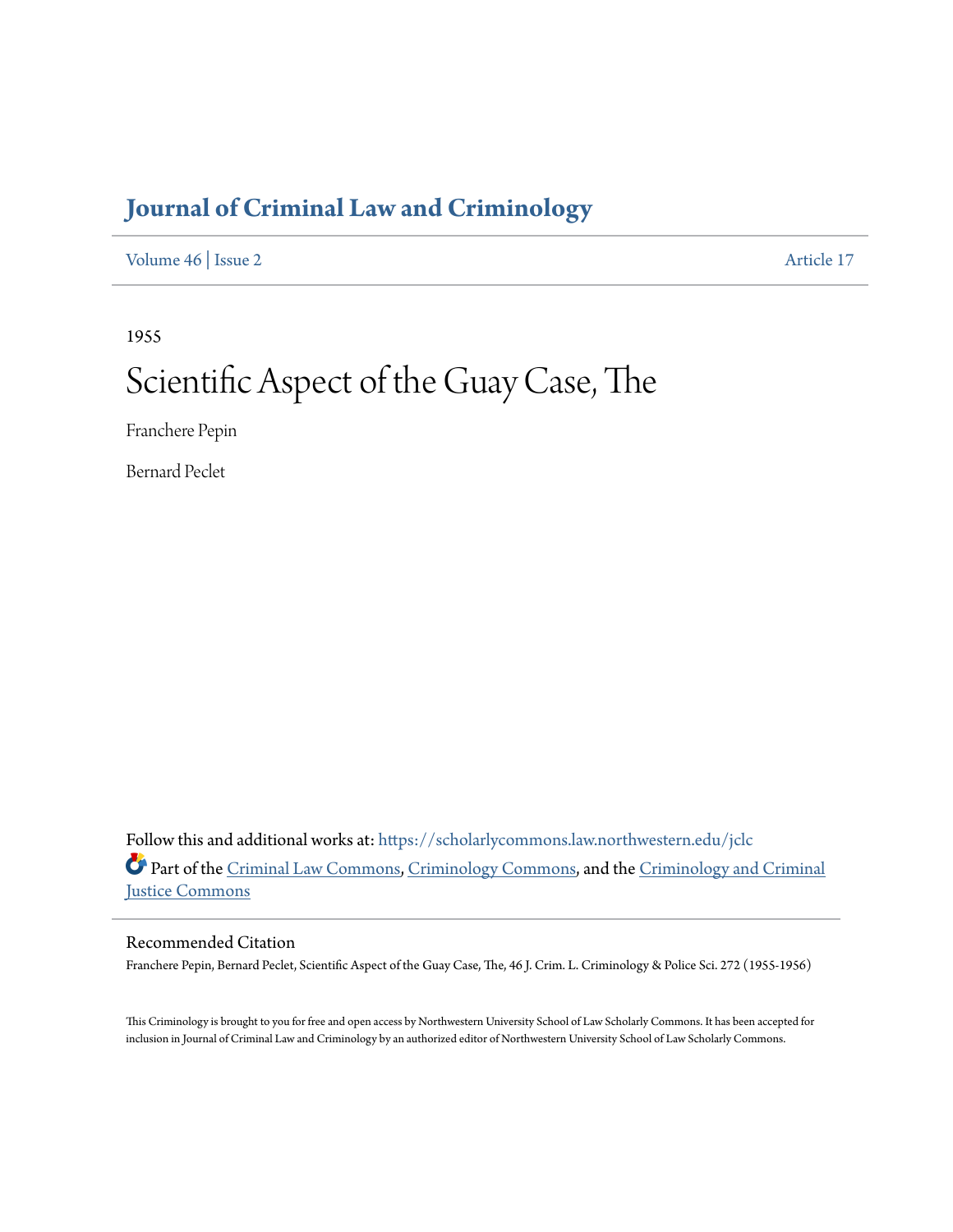#### THE SCIENTIFIC **ASPECT OF** THE **GUAY CASE**

#### FRANCHÈRE PÉPIN AND BERNARD PÉCLET

Franchère Pépin has been in charge of the Quebec Forensic Chemical and Physical Laboratory, Montreal, since **1921,** where he has specialized in general toxicology and police science. In addition to his interest in fires and explosions, he has done special research on blood alcohol determinations and arsenic and alkaloids intoxications.

Bernard Péclet has been Assistant to Mr. Pépin since his graduation from the University of Montreal in 1946 and has specialized in the application of spectroscopy to toxicology and police science.-EDITOR.

On September 9th, 1949, at about **10** a.m., a Canadian Pacific **DC-3** Airliner, took off from the airport of l'Ancienne Lorette, **8** miles from Quebec city, heading for Baie Comeau, Province of Quebec, with **23** persons on board.

Twenty minutes later, this aircraft exploded in full flight, at Sault-au-Cochon, approximately 45 miles east of its point of departure. Many witnesses saw a puff of white smoke billow out the left side of the plane. The main wreck rested **3** miles north of the St. Lawrence River, and fragments of the plane were scattered through the forest, in a one mile radius. **All** the passengers and members of the crew were killed.

What caused the plane to crash? How to explain, as many witnesses declared, the explosion in full flight? That is what we intend to bring out in this article.

To answer this intricate question, three problems had to be solved:

- **1.** Was the crash due to a mechanical failure or malfunctioning of any part of the Douglas **DC-3?**
- 2. Was the accident due to a freak explosion caused **by** a substance normally found in the aircraft proper?
- **3.** Was the disaster due to an explosive of a foreign nature placed on board with criminal intent?

The first possibility was brilliantly eliminated **by** M. F. M. Francis, aeronautical engineer, who concluded: "The cause of the crash of aircraft **CF-CUA** was the violent explosion, in the left baggage compartment, of an agency not normally part of the aircraft. The explosion rendered the control system inoperative and resulted in the aircraft's diving vertically to the ground under power from both engines". Mr. Francis proved that both engines of the aircraft were still operating when the plane touched the ground. (The tips of the blades of both propellers were bent forward.)

From then on, we began our tests in order to solve the second and third problems. Was the explosion to be attributed to an explosive substance likely to be normally carried or formed in the aircraft proper, and if not, could it be attributed to an explosive placed on board with criminal intent?

Before describing our experiments, a brief resume on the question of explosives should be of interest.

What is an explosive? It is a mixture or a combination liable to rapid decomposition, accompanied **by** a sudden development of gases, whose volume is increased **by** the exothermic character of the phenomenon. The explosive substances evolve, at a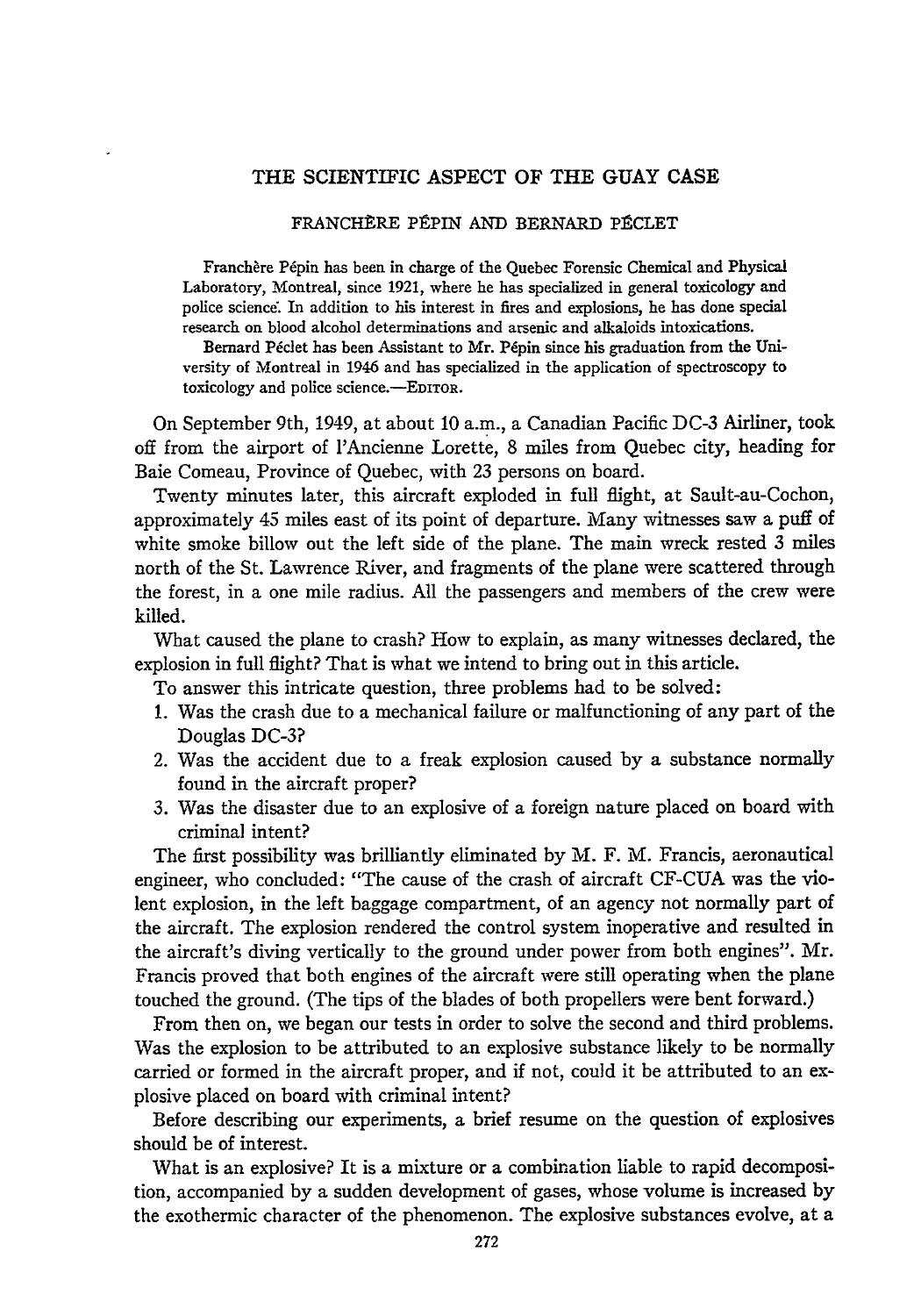given moment, a large volume of gas brought to a high temperature. The sudden expansion of those gases produces mechanical effects, more or less violent, depending on the wave velocity of the explosion.

Explosives can be classified into two categories. First, the detonating, high, violent, or shattering explosives, such as dynamites, D.N.T., T.N.T., R.D.X. The velocity of detonation of these explosives being high, the gasification is achieved with great speed. This gasification is identical with the vaporization of water, but- the latter is very much slower. Second, the deflagrating or low explosives, such as black powder, smokeless powder, and gaseous mixtures. Their action simulates a prolonged combustion which causes inflations. Practically, flame is always produced and noticed when an explosive of this type is the cause of an explosion.

The mechanism of an explosion is not too difficult to explain. At the time of detonation or deflagration an explosive acquires a new form and is converted into gases whose volume is much greater than that of the agent itself. This increase in volume causes, at the same time, a shock and a pressure on the surrounding objects: that is the effective work of the explosive. The pressure is the same in all directions, however, the gases tend to escape by the way of least resistance.

#### WAYS TO **IGNITE** ExpLosIVEs

1. By shock.

2. By rise in temperature. This can be accomplished by sulfuric acid or sodium and water, in the inverted type of apparatus. It is possible, with such devices, to delay the explosion more or less.

3. By ordinary blasting cap with a safety fuse.

- 4. By electric detonator.
- 5. By detonating fuse.
- 6. By spark.

## EFFECTS OF EXPLOSIONS

**1.** A disruption or an expansion (push effect) of the walls of the enclosure in which the explosion takes place. This effect varies with the explosive used. A high or detonating explosive, such as dynamite, gives a shattering effect, while a low or deflagrating explosive, such as a gasoline-air mixture, gives a swelling effect, normally producing one or more cracks localized where there is the least resistance. The shattering effect or "brisance" of the detonating explosives varies with the quantity of explosive used, its strength, its velocity of detonation, and its type.

2. Fragments are thrown in all directions, hence all surrounding objects become projectiles.

3. Production of flame in cases where a low explosive is used.

After these explanations, let us resume our particular case, which involved the following problems:

- 1. Where was the center of the explosion?
- 2. What was the nature of the explosive?
- 3. What was the cause of the explosion?

It was quite obvious that the explosion had occurred in the left baggage compartment, which contained the cargo and most of the baggage, since the main damage was localized at this very spot.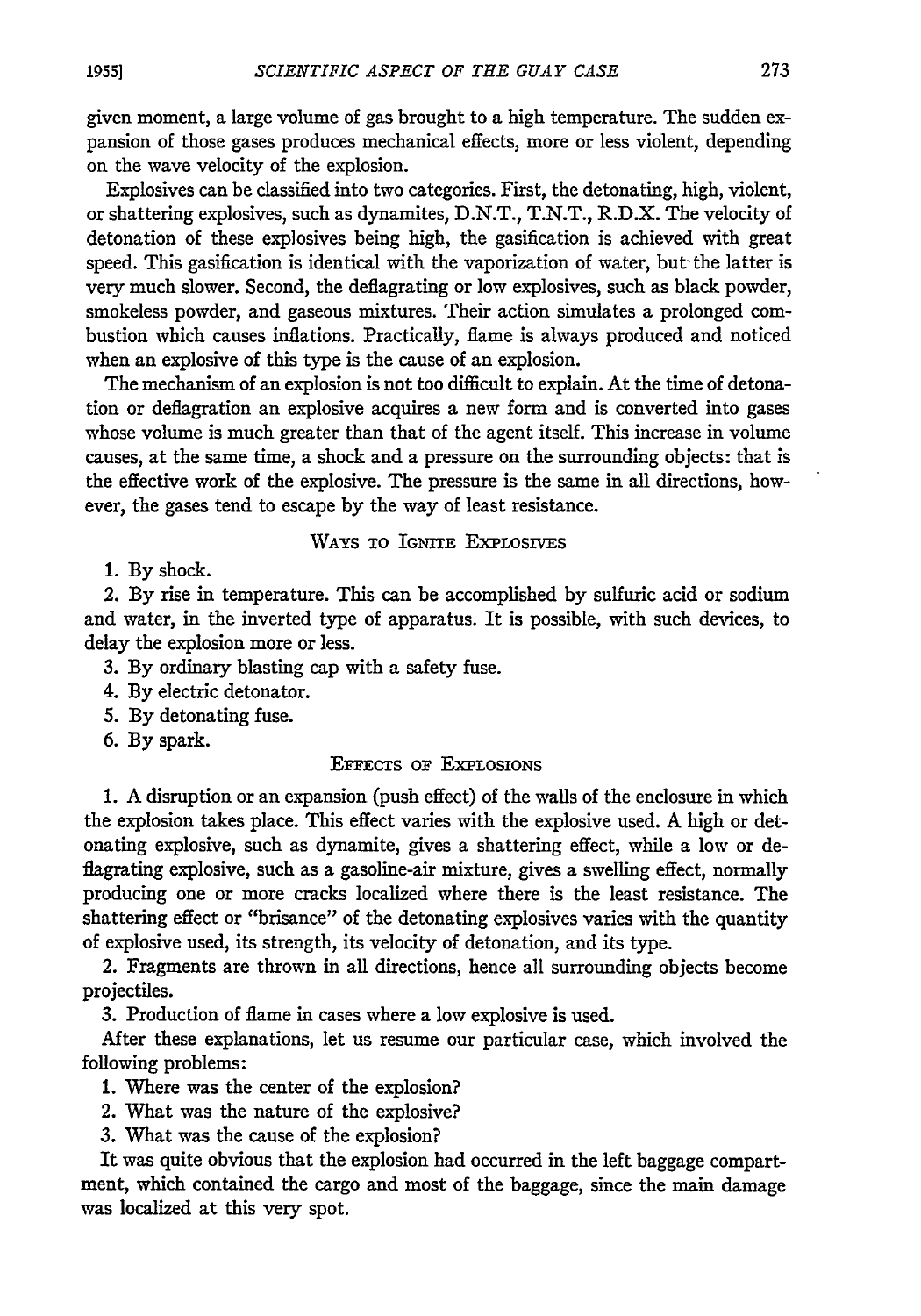#### **WHAT** WAS **THE NATURE OF THE** EXPLOSIvE?

Although the preliminary examinations of the material revealed that the explosion was surely caused by a high explosive, all normal substances on the aircraft proper, which might have produced the explosion, had to be eliminated.

The substances which might possibly cause an explosion and which were normally part of aircraft CF-CUA, were:

1. Carbon dioxide, under a pressure of 1000 psi, contained in a bottle located behind the co-pilot's seat. The undamaged bottle having been found intact at the scene of the crash, the explosion could not be attributed to it.

2. Storage Batteries. On the aircraft, two storage batteries were placed under the center aisle of the companionway. Was it possible that mixture of hydrogen with air could have caused such a violent explosion? Surely not, since both accumulators were found in their normal places, and there was no corrosive action in their surroundings. Moreover, very many factors eliminate this hypothesis.

3. The hydraulic accumulators. The liquid contained therein, being under a pressure of 850 psi, the violent explosion could not be attributed to it.

4. Alcohol-air and gasoline-air mixture. The explosion could not have been caused by such fnixtures, since there were neither scorching marks nor expansion effect, but a marked shattering effect (brisance). Moreover, the center of the explosion being very localized, explosives of this type are eliminated.

5. Mixture of CO-air. A mixture of CO-air is liable to be formed and may be the cause of an explosion. The limits of explosibility of carbon monoxide and air being 12.5-74.2%, this possible cause had to be eliminated, by the fact that, in the blood of the victims, carbon monoxide was absent. Scientific facts show that a concentration of 1% CO in air would kill a human being within 2 minutes.

After discounting all these possibilities, we had to come to this preliminary conclusion: Since the explosion, which occurred in the left baggage compartment of the C. P. A. airliner, could not be explained by a freak explosion of the normal substances in the aircraft proper, it was evidently caused by an explosive placed on board by a criminal hand. **After** considering the high explosives likely to be used and after having obtained certain information from the investigators, we directed our researches toward dynamite, a high explosive which can be found in commerce or can easily be made at home.

Experimenting in conditions as close as possible to those existing in the baggage compartment of a DC-3 aircraft, we produced a dozen blasts using 60% Forcite dynamite. The purpose of these experiments was to determine the nature of the stains or deposits and the effects of a dynamite explosion on fibers and metal, in this case duraluminium, of which the plane was built. The dynamite was exploded using an electric blasting cap activated by a dry cell battery.

The macroscopic and microscopic examinations of each and all of the pieces submitted to our tests showed:

- 1. Absence of burns;
- 2. Marked shattering effect on the metal;
- **3.** Very fine metallic particles and small pieces of cloth scattered in all directions;
- 4. Shredding, perforation, and stretching of fibers;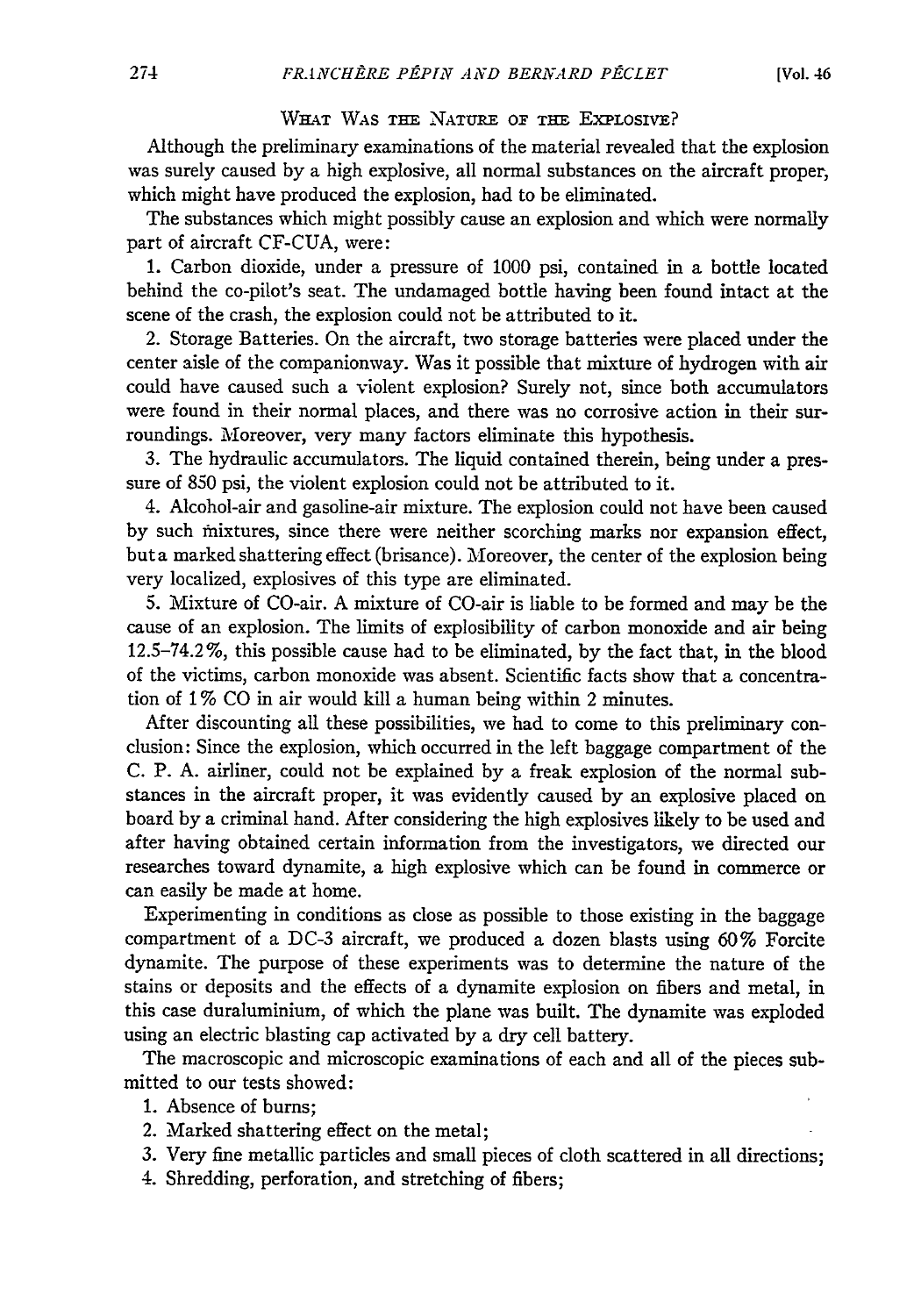- 
- 5. Blackish spots, where the gases had touched;
- **6.** Brownish spots, where the gases had slightly touched;
- 7. Presence of fine copperish particles inlaid in fibers;
- 8. Presence of transparent crystals;

9. Absence of "meal". (Meal is a combustible substance which is added to dynamite in order to obtain a more complete combustion.) At the time of our tests, and even before, the manufacturer of dynamite was adding to it almond nut shells, cocoa beans hulls, or peach nut shells. We searched, without success, for one of these specific substances. The identification of the "meal" would have revealed to us, without knowing beforehand, the type of dynamite used and the date it was made. That is why we have constantly looked for it, with special care, throughout all our examinations.

A series of chemical and spectrographic comparative analyses were then undertaken on both stained and unstained material. The results were the presence of sodium nitrate crystals in the native state. This is, to our mind, characteristic of a high explosive of the dynamite type, since sodium nitrate is found only in high explosives of this nature. These characteristic crystals were always detected when dealing with dynamite explosions of the forcite type. There was also the presence of nitrate and nitrite; of sulfur, sulfate, sulfite, and sulfide; and of sodium, calcium, lead and copper. The presence of lead and copper could be explained by the electric blasting cap, which was then made of copper and which contained lead azide as explosive.

After this preliminary work, each and all of the pieces gathered in the forest at Sault-au-Cochon, and those brought to us subsequently, were examined in the same manner as reported above. This involved more than 500 chemical and spectrographic analyses.

The macroscopic and microscopic examinations together with the chemical and spectrographic analyses justified our conclusion that the explosion, which took place in the left baggage compartment of aircraft CF-CUA, was due to a high explosive of the dynamite type.

### **WHAT** WAS **THE** CAUSE **OF THE ExPLOSION?**

A small piece of metal, painted blue on both side, found in a parka hanging from a tree, and a piece of duraluminium, from the left baggage compartment, gave us the clue to solve this very important question. The metal from the left baggage compartment showed a voluminous white, yellow, and black deposit. It was evident that a hard object had been thrown with force against this wall. The chemical and spectrographic analyses revealed that the deposit contained zinc, carbon, manganese, lead, tin, chloride, ammonium, sodium, copper, calcium, nitrates, and many other elements. It was thus easy to state that the identifying components of a dry cell battery were present in that deposit.

The examinations, measurements, chemical, and spectrographic analyses of the small metal piece showed:

**1.** That the thickness of the metal was the same as that of a No. **10** Eveready dry cell battery.